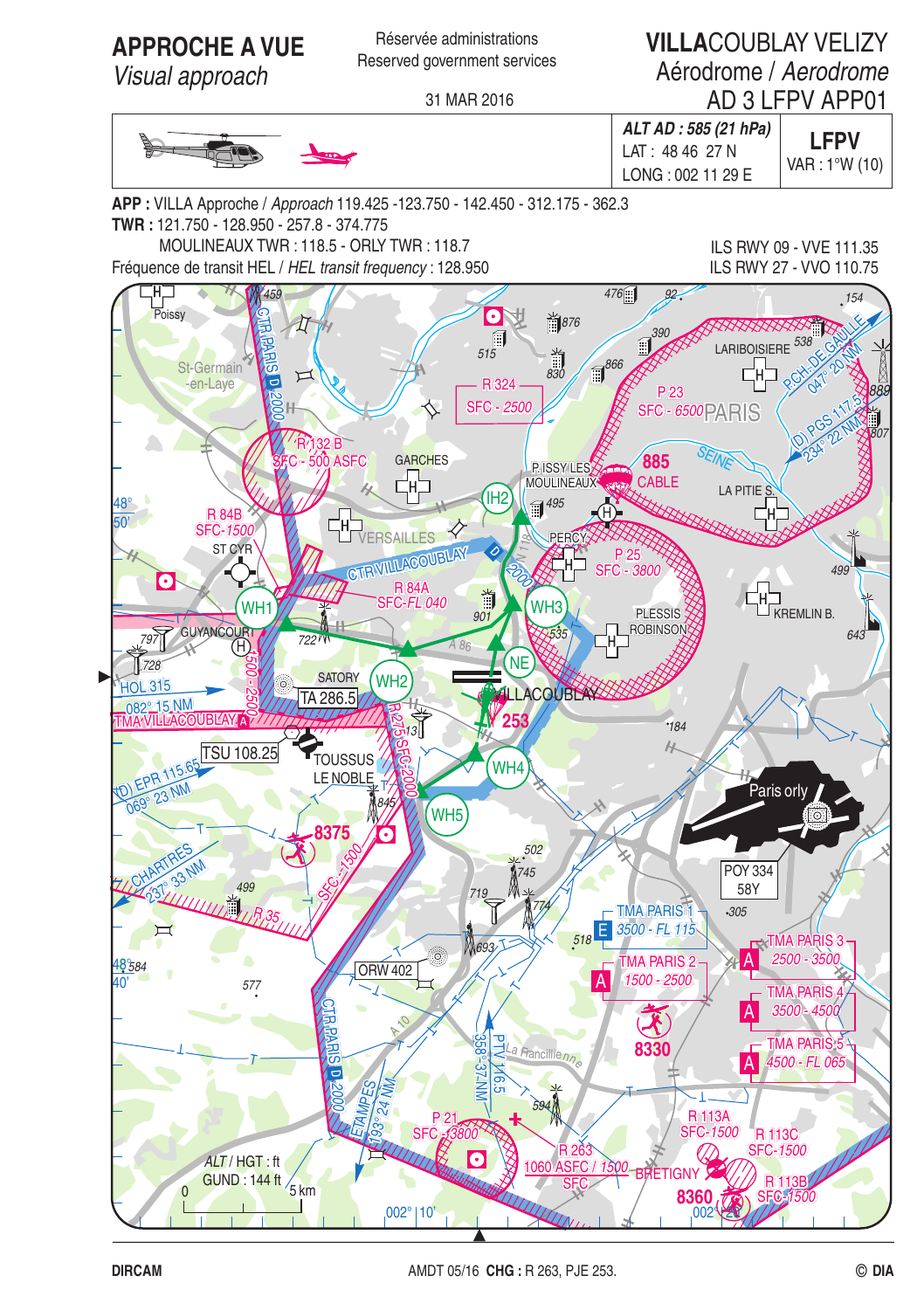

(1) Zone engazonnée dédiée à l'entrainement aux procédures de secours des hélicoptères légers après accord du Directeur des Vols.

**VILLACOUBLAY VELIZY** 

(1) Grassed area dedicated to light HEL rescue procedures after Flight Director agreement.

**ATTERRISSAGE A VUE**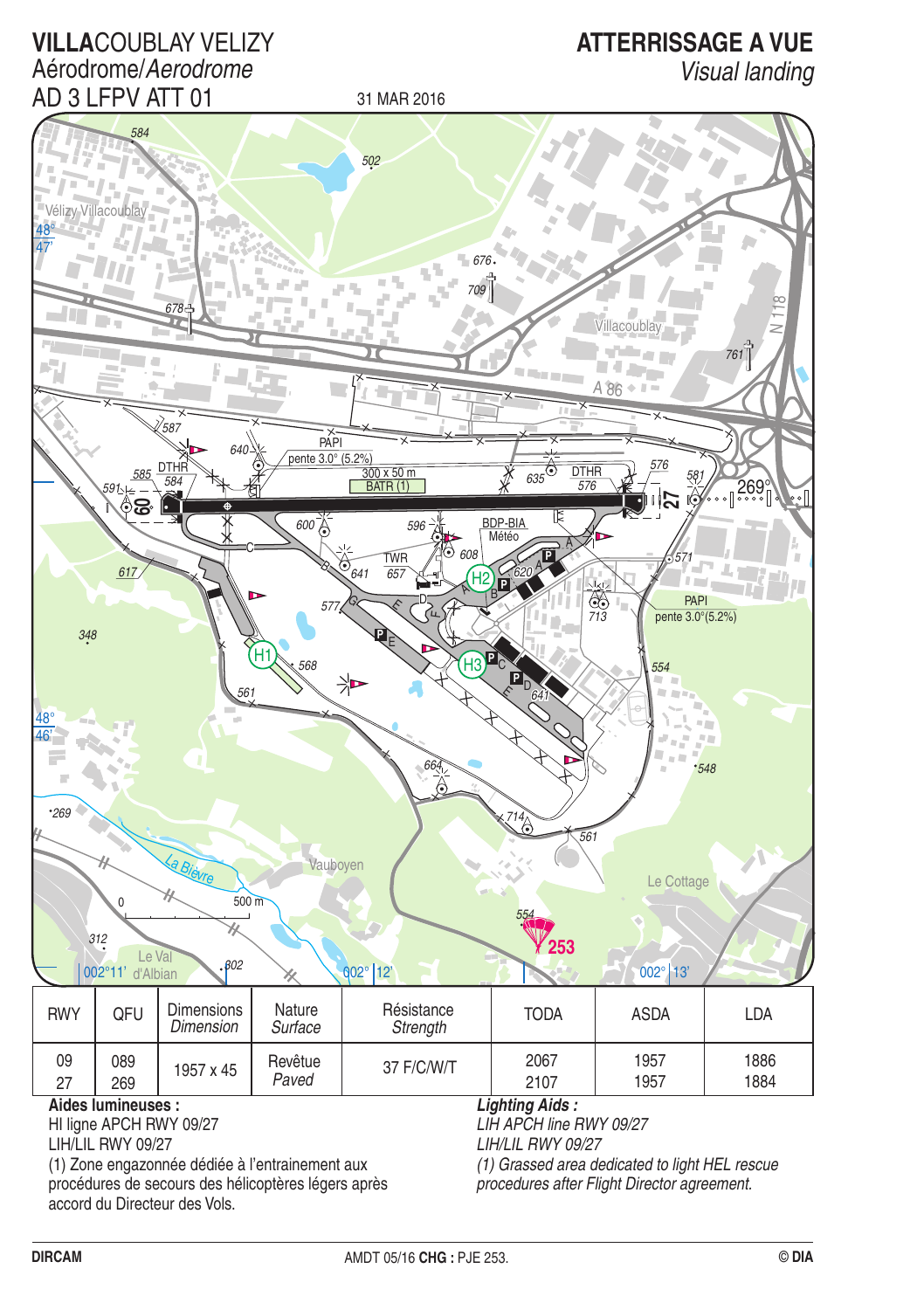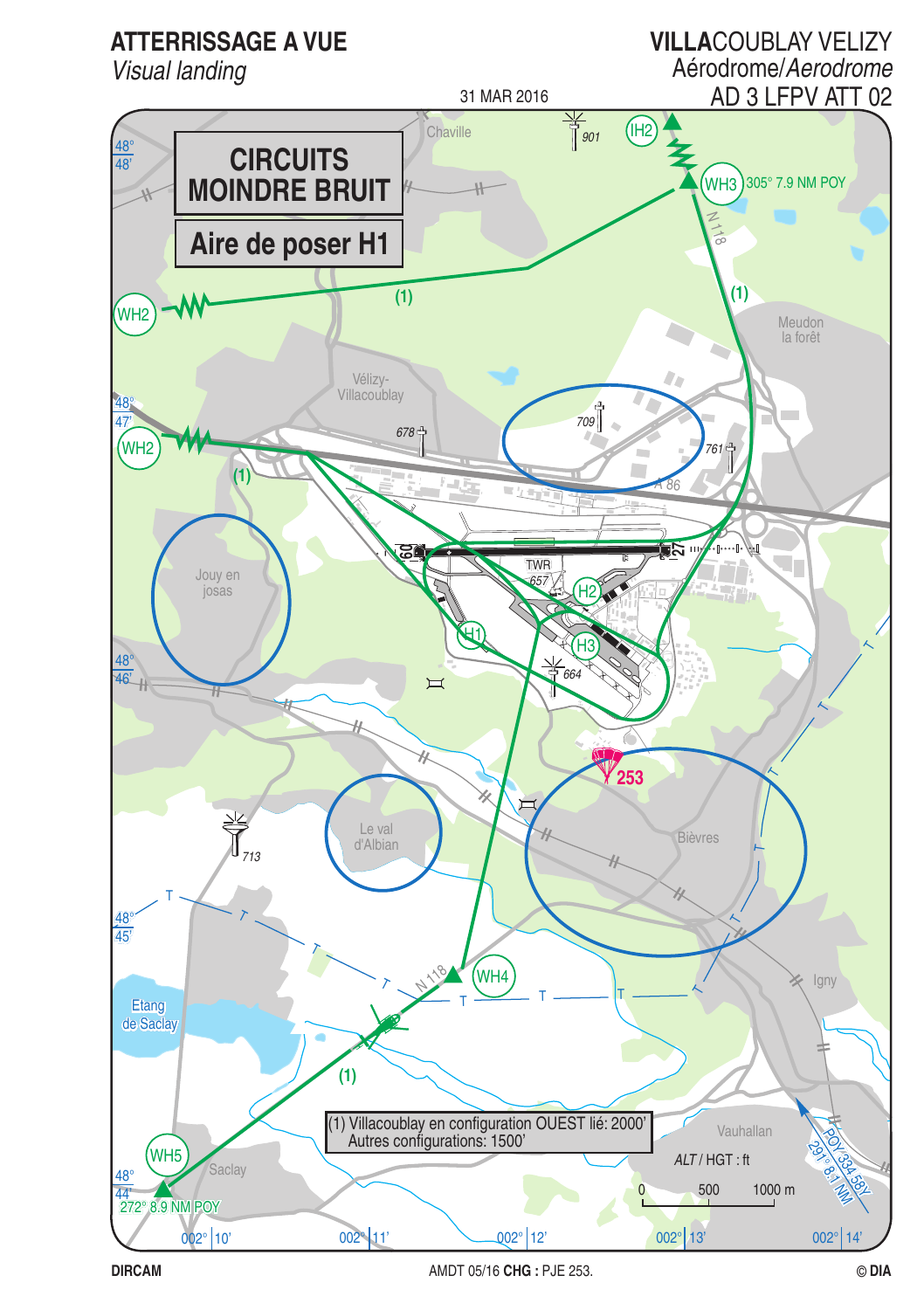

**DIRCAM**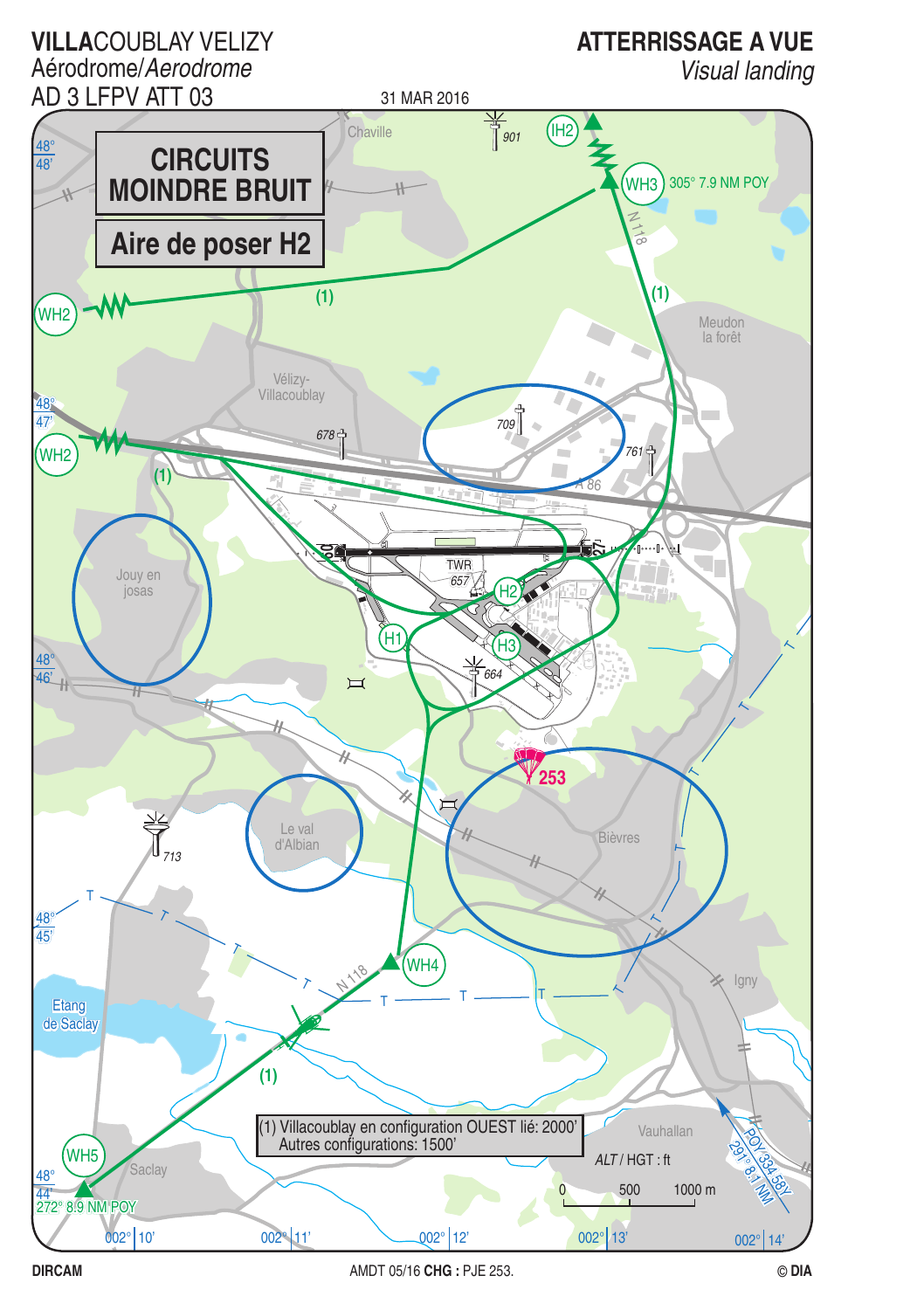

AMDT 05/16 CHG: PJE 253.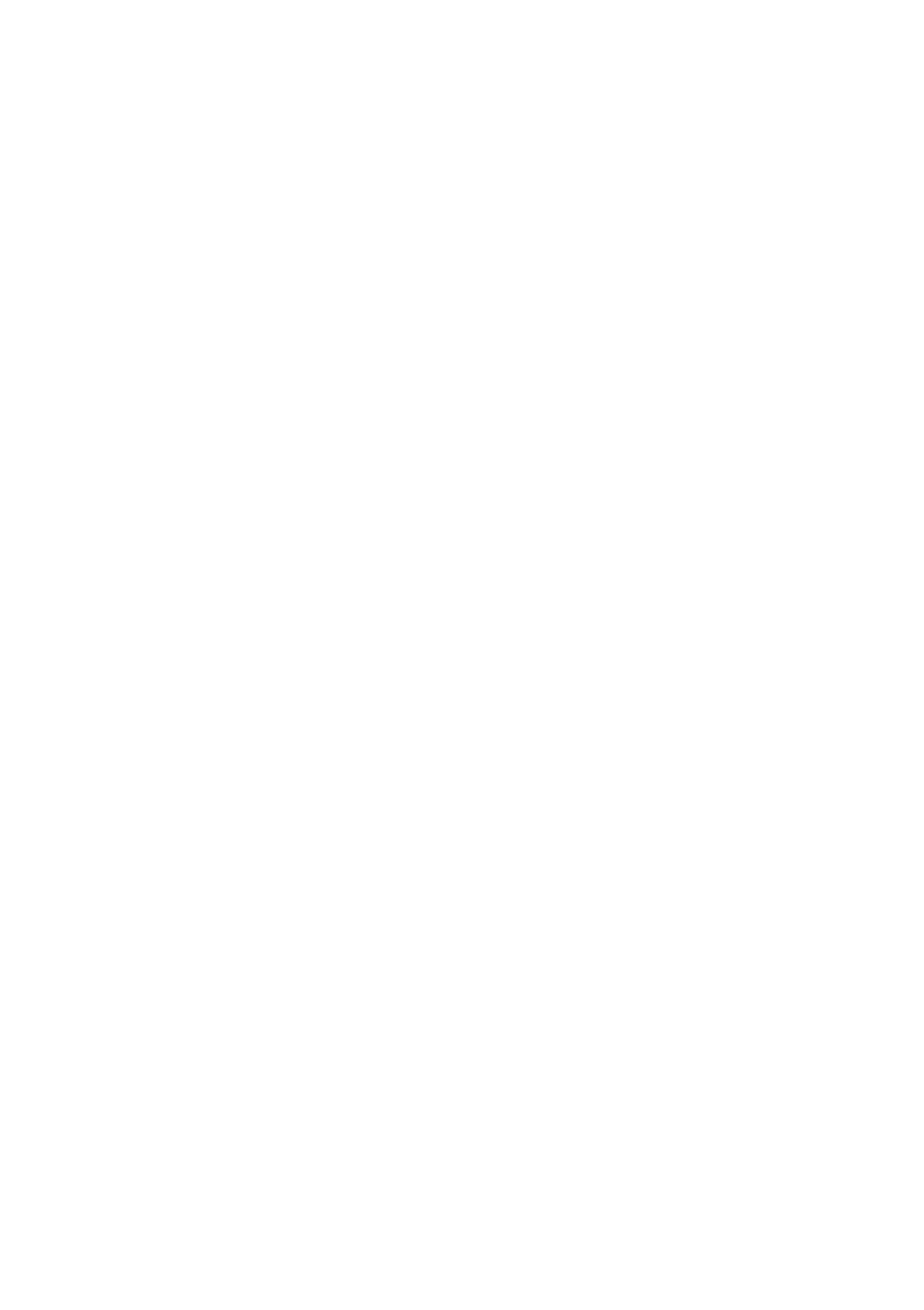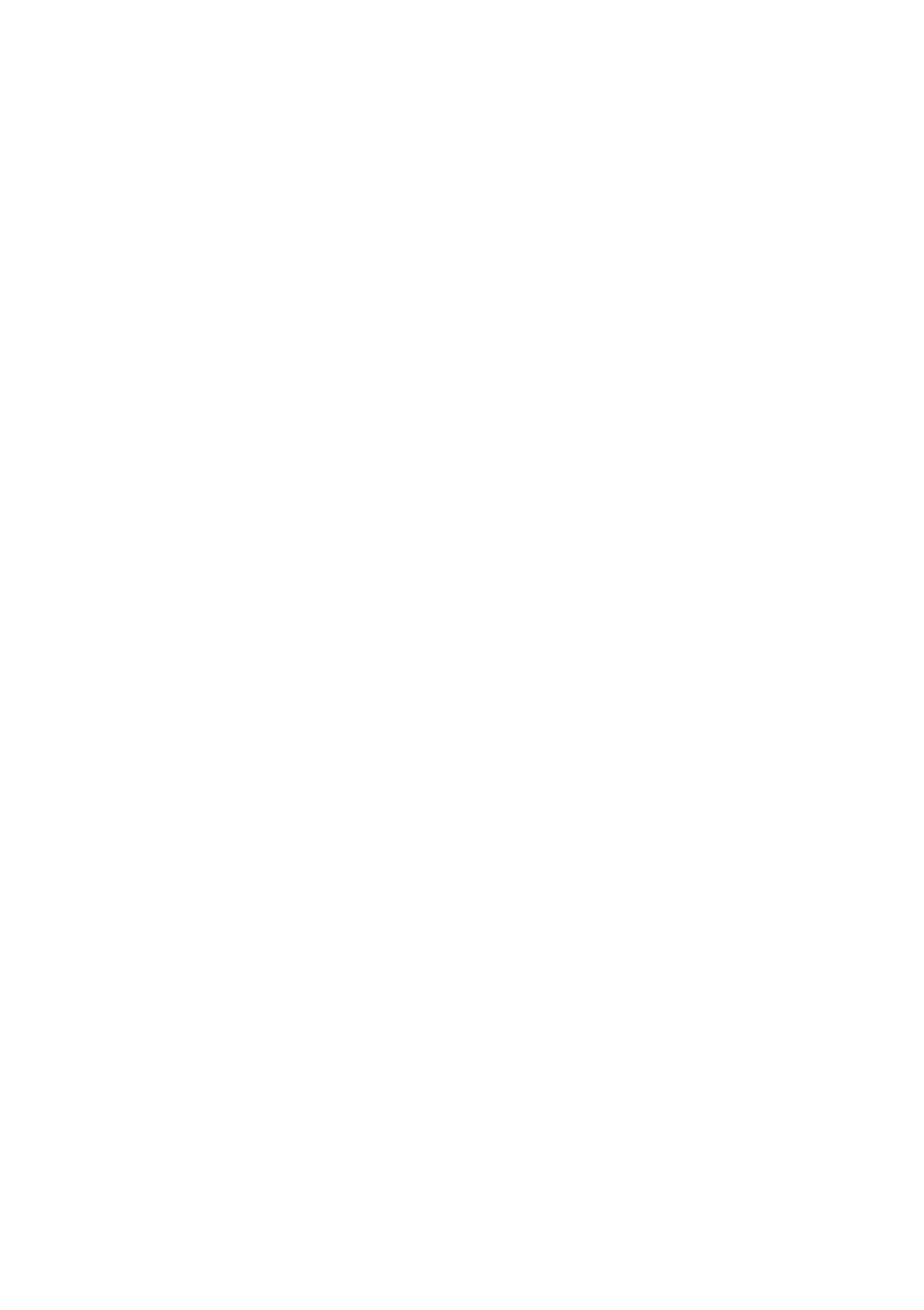

# **VILLA**COUBLAY VELIZY

### **Consignes particulières / Special instructions**

#### **Conditions d'utilisation de l'AD**

Survol de l'AD interdit H 24 au-dessous de 1000 ft ASFC A la fermeture de Villacoublay , annoncée par RAI 128.950, espace géré par Orly APP . Transit WH1-WH3 par Moulineaux TWR ou Orly TWR si LFPI fermé AD interdit le premier mercredi de chaque mois de 0800 à 1100 (ETE : - 1 HR) pour maintenance plate forme

#### **Procédures et consignes particulières**

Itinéraires VFR OBLIGATOIRES dans la CTR Paris VI MAX 200 kt

Itinéraires HEL, dans CTR PARIS, voir carte au 1/100 000 Les procédures moindres bruits doivent être respectées impérativement par tous les HEL au départ et à l'arrivée de la plateforme. Si ces trajectoires ne peuvent être respectées pour des raisons de sécurité ou pour des missions prioritaires, le pilote l'annonce à la radio

### **AD operating conditions**

Overflight of AD prohibited H 24 below 1000 ft ASFC At Villacoublay closinng, announced on RAI 128.950, airspace managed by Orly APP .Transit WH1-WH3 by Moulineaux TWR or Orly TWR if LFPI closed AD prohibited the first wednesday of each month from 0800 to 1100 (SUM: - 1 HR) due to platform maintenance

#### **Procedures ans Special instructions**

VFR routes COMPULSORY within Paris CTR IAS MAX 200 kt

HEL routes, within CTR PARIS, see chart 1/100 000 The noise abatement procedure must be observed by all HEL departing and arriving at the platform If these flight pathes can not be met for safety reasons or for priority missions, the pilot must notify on radio

| <b>Points</b>   | Coordonnées / coordinates |                            | Nom / Name                                                                                                      |
|-----------------|---------------------------|----------------------------|-----------------------------------------------------------------------------------------------------------------|
| IH <sub>2</sub> | 48° 49' 40"N              | 002° 13' 29"E              | Pont de Sèvres / Sevres bridge                                                                                  |
| <b>NE</b>       | 48° 47' 04"N              | 002° 12' 40"E              | Cheminées d'usine / Factory chimney                                                                             |
| WH <sub>1</sub> |                           | 48° 47' 31"N 002° 05' 50"E | Travers gare de triage (RN286) / Abeam marshalling yard (RN286)<br>(Versailles marchandises / Versailles depot) |
| WH <sub>2</sub> |                           | 48° 47' 08"N 002° 09' 14"E | Echangeur pont Colbert A86 (Versailles Sud)<br>Interchange Colbert bridge A86 (Versailles South)                |
| WH <sub>3</sub> |                           | 48°48'00"N 002°12'57"E     | Carrefour de la patte d'Oie (RN118)<br>Crossroads « de la patte d'Oie» (RN118)                                  |
| WH4             | 48° 44' 48"N              | 002° 11' 47"E              | Station service / Petrol service station Favreuse                                                               |
| WH <sub>5</sub> | 48° 43' 50"N              | 002° 09' 48"E              | Christ de Saclay                                                                                                |

#### **Points de compte rendu HEL / HEL Reporting points**

Contact radio 1 MIN avant les points de CTL Nord (WH3) ou Sud (WH5) Traversée de l'axe de piste 09/27 sur CLR de Villacoublay TWR H1 réservé aux ACFT basés de l'EH et du CFAGN H2 interdit de nuit H3 utilisable de nuit uniquement par les ACFT basés Transfert entre H1 et H2 sur autorisation de TWR **VFR Spécial** HEL : VIS : 800 m plafond : 600 ft

**Consignes particulières de radiocommunication** Pannes de radiocommunication HEL légers : LDG H1 HEL lourds : LDG RWY

Radio contact 1 MIN before CTL points North (WH3) or South (WH5) Crossing RWY 09/27 axis with CLR from Villacoublay TWR H1 reseved to EH and CFAGN based ACFT H2 prohibited at night time H3 usable at night only by based ACFT Air-taxying between H1 and H2 with TWR authorization **Special VFR** HEL: VIS: 800 m ceiling: 600 ft **Radiocommunication special instructions** Radiocommunication failure

Light HEL: LDG H Heavy HEL: LDG RWY

╊